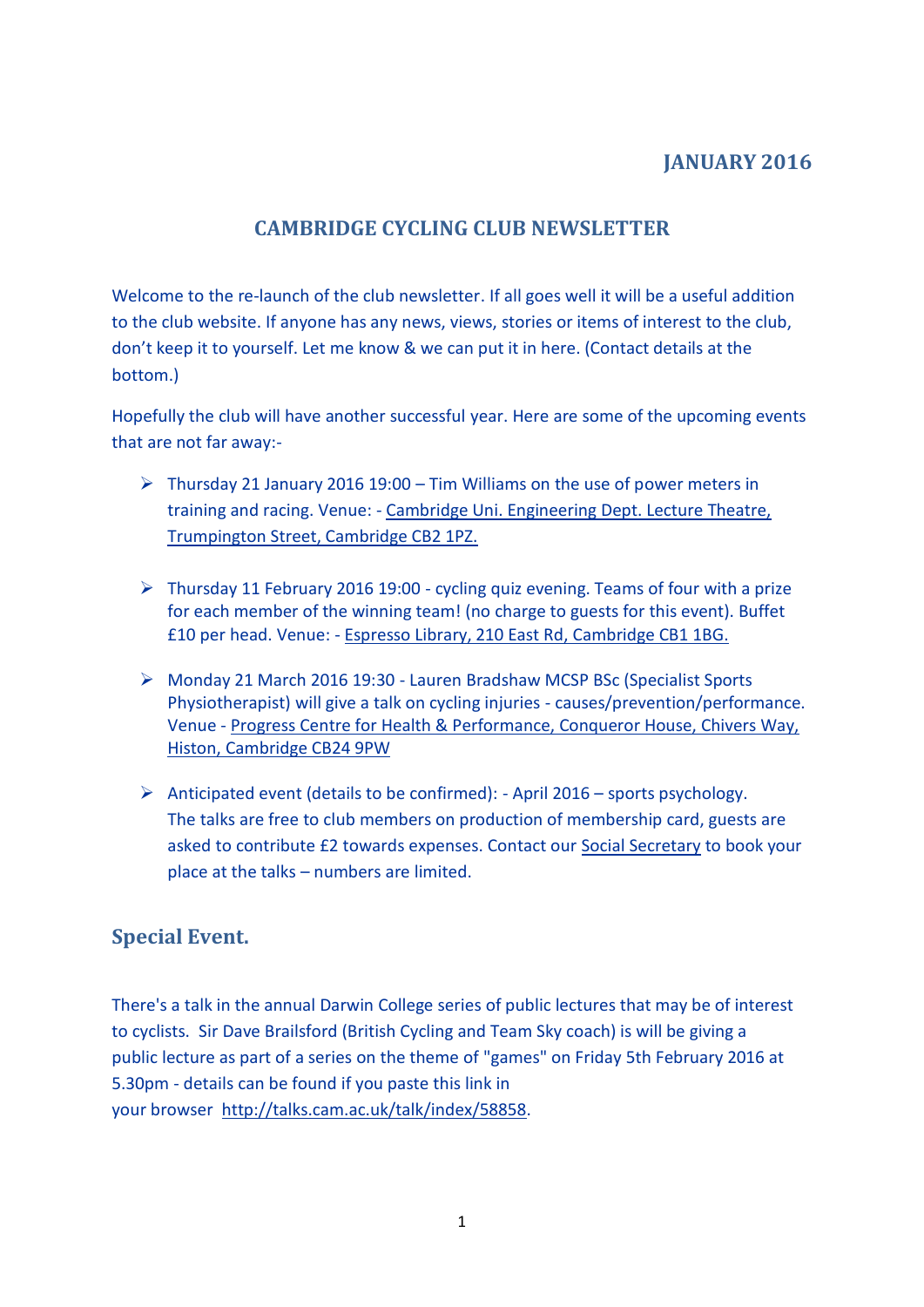The lecture will be delivered in Lady Mitchell Hall on Sidgwick Avenue. People need to arrive early if they want to be sure to get a seat in the auditorium where the lecture is being delivered, but others in the expected audience of up to 600 can watch the lecture over a video link from a nearby lecture theatre. There is an upper limit on the combined capacity of the live and overflow venues combined, so either way round you would need to get there in good time.

This is part of a public lecture series, so it is open to people who are not members of the University of Cambridge.

So, if you want to go, just turn up in good time on the day, and if you want to be part of the live audience, turn up in even better time, I guess!

### **Majorca.**

Here is a message from a rider who regularly enjoys riding in Majorca but is concerned about the standard of riding in big groups. He recently wrote to Ken Miller and has a holiday home there.

*I am not a member of Cambridge CC.. but I happened to look at your club website recently, and the planned training camp caught my eye. I thought I might share my experience of meeting "club camps" etc. in Mallorca. I regularly ride there but usually alone or with a friend.*

*They have a saying in Mallorca that tourists (of all descriptions) leave their brains at the airport. Whether it is the sun, the sea, the booze or whatever, I don't know, but the condition definitely exists.*

*I have been overtaken many times by such groups and I have to say their manners and etiquette are appalling.* 

*The first one knows of the approach of one of these groups is when the first man brushes your elbow as he passes without acknowledging your presence and cuts sharply in front of you. If you turn your head to see if there are more riders and you wobble off line then you are liable to be knocked off. So now you can't look round so you don't know if there are 5 riders or 50. These groups of up to fifty ill disciplined riders are often riding 3 or 4 abreast, and it is quite intimidating when they pass. I have seen such groups riding several abreast on single carriageway roads, holding up the traffic for miles. Even worse when approaching a turning and the groups wants to turn, if one is caught in the middle of such a group they do not know if you are turning or going straight ahead. No problem they ignore you.*

*I do not blame the individual riders it is the ride leader and the tour organisers who are at fault.*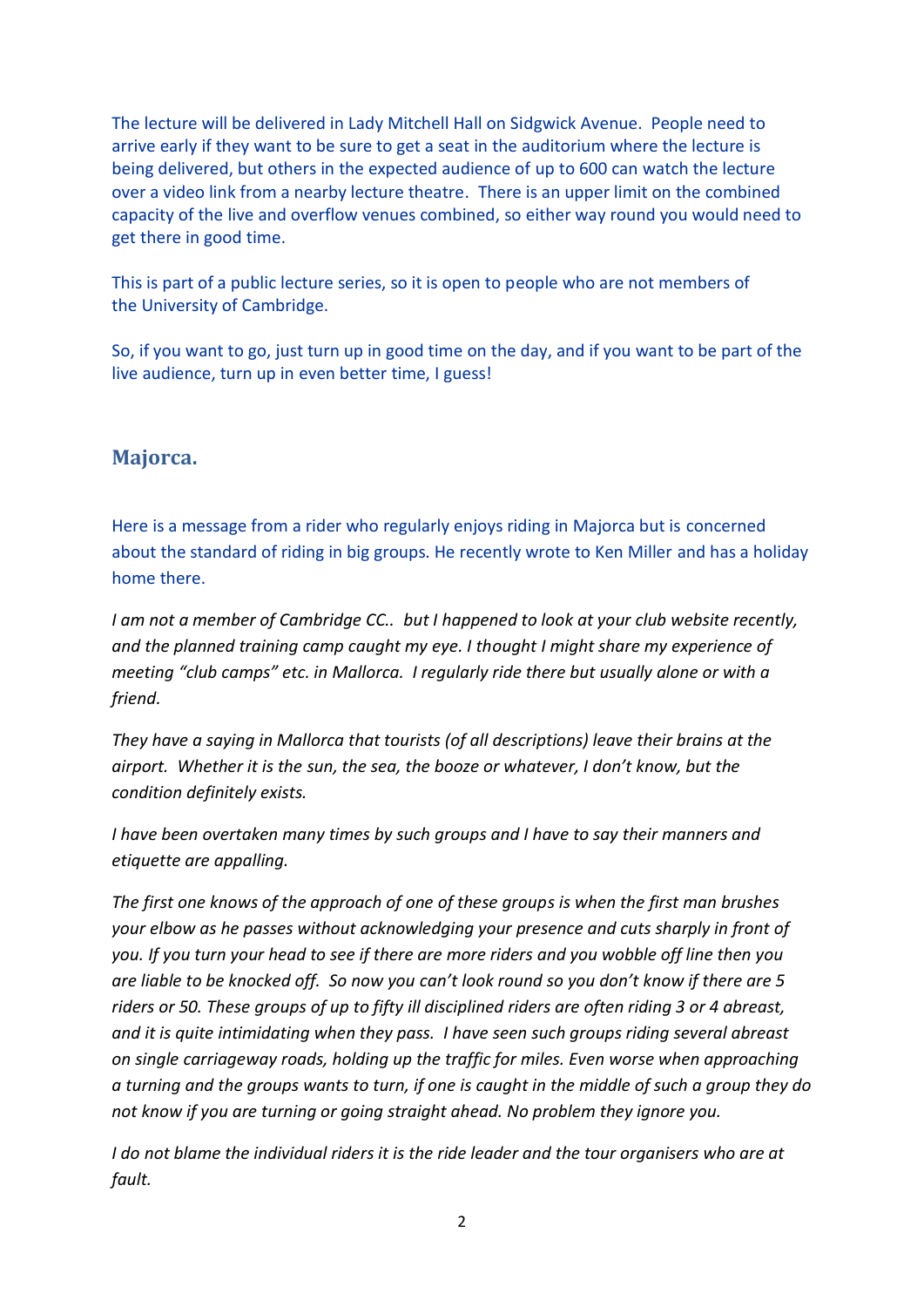*The solution fortunately is quite simple. All the leader needs to do is shout ahead "big group". An early warning allows you to turn your head and assess the situation and get out of the way. Suitably warned there is no problem.*

Having cycled in Mallorca for many years I can tell you, anyone who attends the camp will have a terrific time.

Now I am sure that Cambridge CC would never ride in the above manner but, but if you are planning to attend the Training Camp please take note. Don't leave your brains at the airport you may need them! Happy cycling

Roger Langworth

### **New Club 30 Record.**

On the 3<sup>rd</sup> October last year, three of our senior riders set a new East Anglian VTTA team record on the E2/30 course. (A11-A14 area). This was an exceptional afternoon of record breaking. Ken Platts was the fastest with a new national age record of 1.2.21. Andy Grant recorded 1.3.16. As he was first of the team to start, he held the record for 58 minutes before Ken powered over the finish line. Colin Lizieri was third counter with 1.5.44. The combined times gave them a new club record around 11 minutes quicker than the old mark.

Velovelocity's Matt Smith, 56.49, David Bloy, 58.48, Dave Green, 1.0.21 broke the national team record by 7 minutes. This was previously held by Newcastle's GS Metro club for 19 years. Matt was fastest on the day and third fastest 30 ever.

Rachel Elliott, Newbury RC, smashed the ladies national record set in 1999, by 1min 36secs, recording 1.3.29.

Chelmer CC ladies beat the previous team record, set in 1981, by the St Neots CC by 1m 16 secs.

I am sure Colin, Andy & Ken are as keen as ever. Andy has more time than ever before to train and Ken will be retiring in March. Who would bet against them not breaking more records?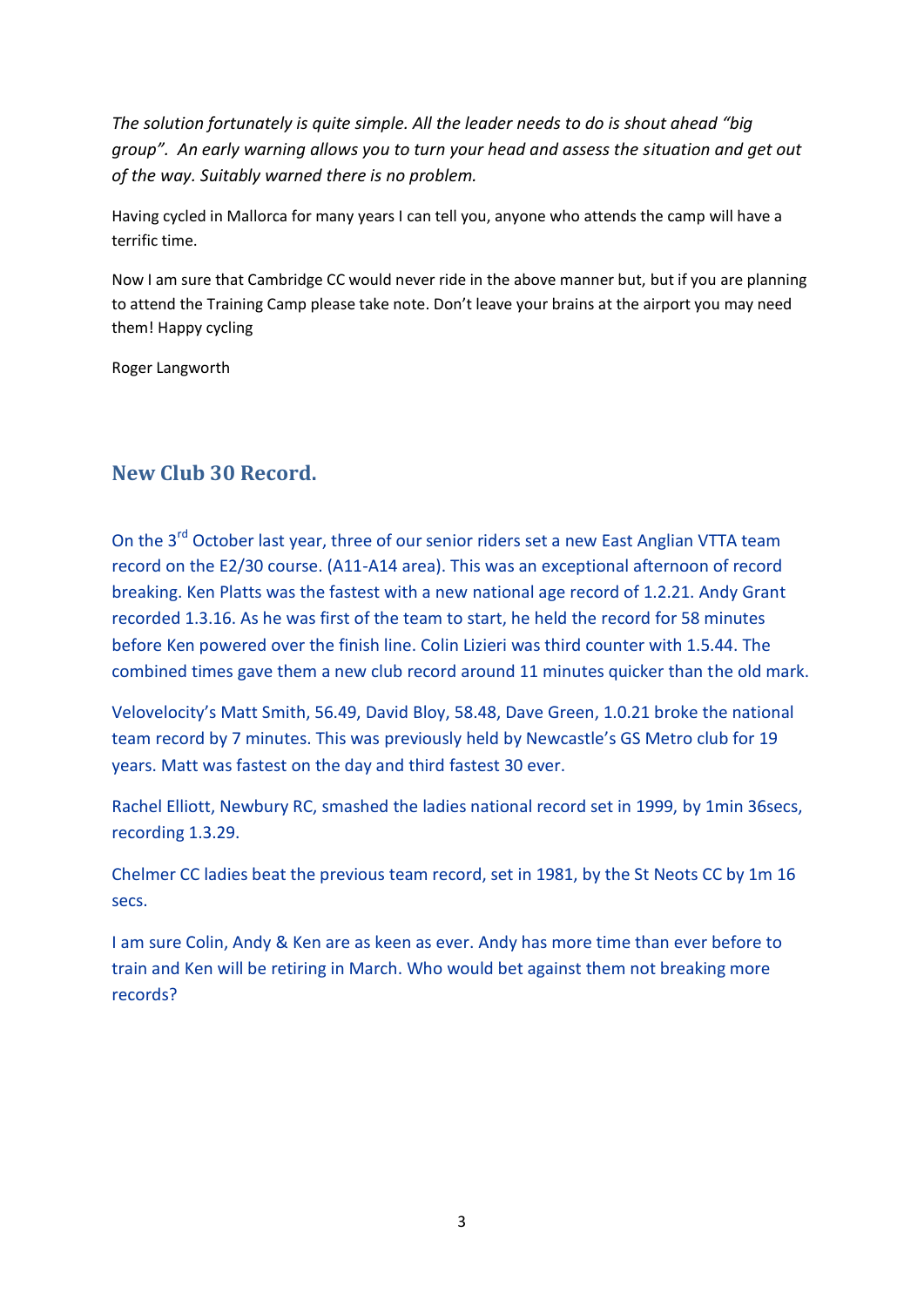# **Three Peaks 2015**

People say the 3 peaks cyclocross is a tough race. This is undoubtedly true. It is a race so hard and unique they say you cannot truly prepare for it.

Well friends, I decided to take that advice literally today.. I finished the 3PCX on very minimal training indeed. Ok, so in early August I did have a 4-day Black Forest training camp (riding holiday) with Wes Ullrich but it was quite some time ago and since then I've ridden my bike precisely 4 times (also, before said camp my CX bike wasn't even finished) ... and one of those 4 times was to be lead bike at Tom Vickery's inaugural Toadman World Championships. The other rides were less than 2 hours each.

#### Ingleborough:

The first climb was OK. I paced myself, knowing full well that the tank was going to be empty at some point during this ride and that I wanted it to be as late as possible. On the descent it was chaos though, I crashed and someone rode into me - but it wasn't \*too\* bad for him as he was a Yorkshireman. From then on my confidence on the downhills was a bit shaken. I also simply didn't have the strength in my arms and legs to handle a fast descent.

The next climb was Whernside.

This one takes forever and it was during this climb that I began to run out of energy. ~90% of all 3 of these climbs is spent walking with, climbing with, carrying or dragging your bike, not riding it. The bikes are for descending.

"The 3 Peaks is a running race in which you are inconvenienced by having to take a bicycle" – Edward Farnell.

I should point out at this juncture that I was well hydrated and eating more than enough. I was tired because I simply hadn't done any riding longer than 2 hours, so that was when I was going to blow up and run out of muscle glycogen.

It was on this climb that I recollected the sage advice of James Gill imparted to recent Ironman finisher Lauren Bradshaw on "bad patches". The gist was that you were to allow yourself 10 bad patches before giving up altogether, once you were in a bad patch you recognised it as such and slowed down by 10 percent. Then you would come out of the bad patch and carry on as before. You would never reach 10 bad patches before finishing.. or even come close.

Well James, I hit my bad patch and I slowed down.

The bad patch continued for another 3 hours, during which I got progressively slower, so every so often I knocked off another 10%.

After passing someone who had very seriously hurt themselves on the descent of Whernside I found myself taking it easy again, running down some of the steps instead of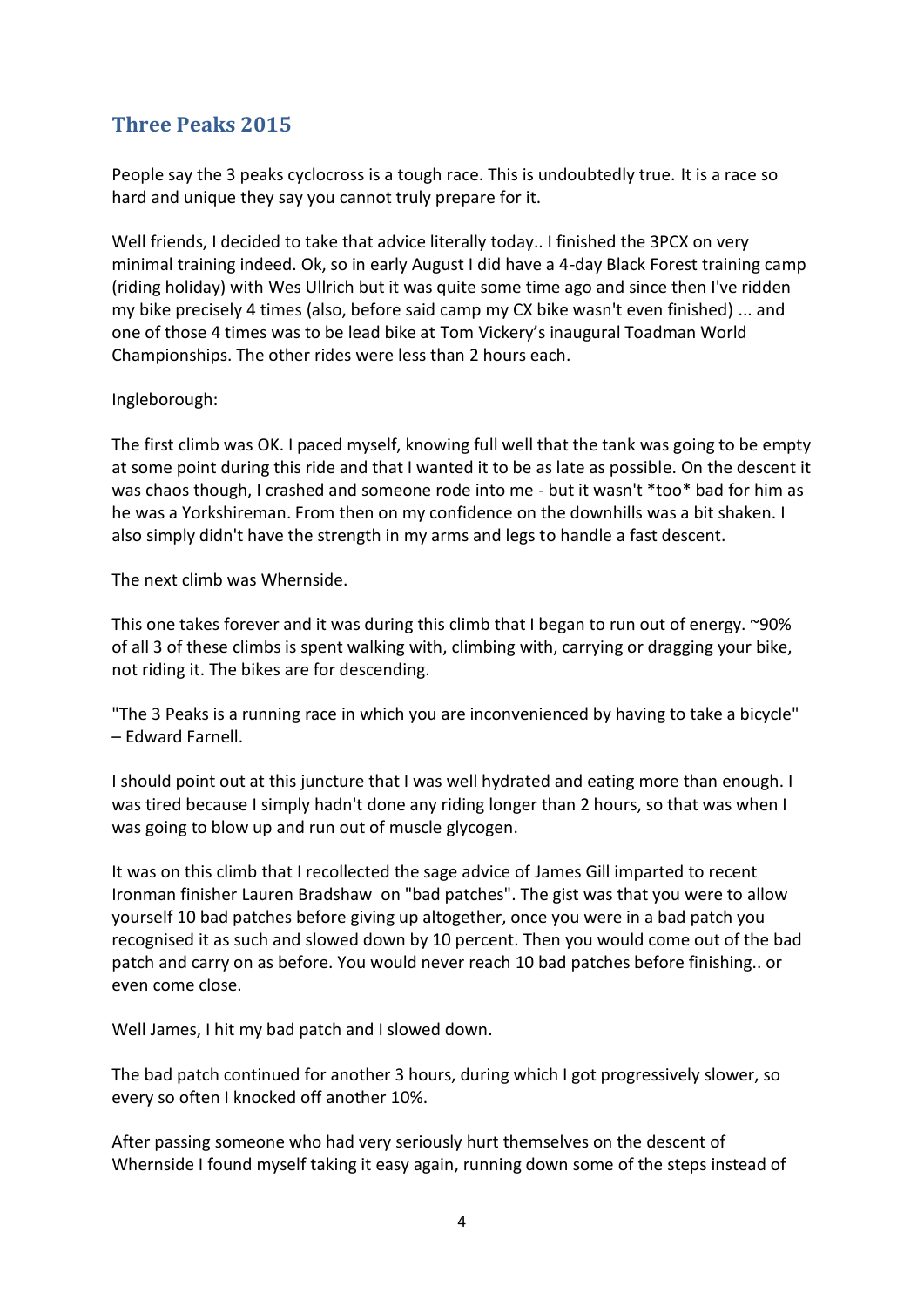riding them. Then I ripped a hole in my rear tyre. Unphased I carried on my descent in a manner to which Tony Doyle and Danny Hart (I imagine) would be proud.

At the bottom I was greeted by my support crew Damian Lewis (cc Rachel Butler), Oliver Caddy and Ed Farnell. The wheel was changed, a bottle of water was downed and I continued on my merry way. They all felt sorry for me though and I got a group hug before leaving (daawwwwwwwww).

The final climb was Pen Y Gent.

At this moment dear reader my journey had only really just begun. The 10 percents were coming off at a rate of knots and there was truly nothing I could do about it.

I walked large parts of the climb with my arms draped over the bars with my head resting on top, occasionally looking up to check no one was about to descend into me (this climb was an out-and-back one). After a while each foot only stepped a few inches in front of the other and I was overtaken by old, tough Yorkshiremen who must have seen my Cambridge Kit and declared me a soft southerner.

It is true. I really am a precious race horse.

I had to stop 5-6 times to gather myself. Blisters had formed on my feet and hands, I had back pain from pushing and carrying the bike and I was so tired I was drunk with delirium.

After an eternity of miniscule trudging and dreary fatigue I arrived at the top.

Knowing full well that I was in no state to descend at speed (or possibly at all) I began to ride down the mountain. With gravity finally on my side I felt some relief but the wet grass, boggy patches, large rocks and my poor concentration were against me instead. At one point I was too tired to brake and I accelerated away, I had no choice but to bunny hop the crudely made water channels across the path. Inevitably I was too tired to stand so I sat on my seat and got another impact puncture in the rear tire as a result.

I replaced the tube whilst being fed jelly babies by one of the marshals. I then descended and finished in 4 hours 58.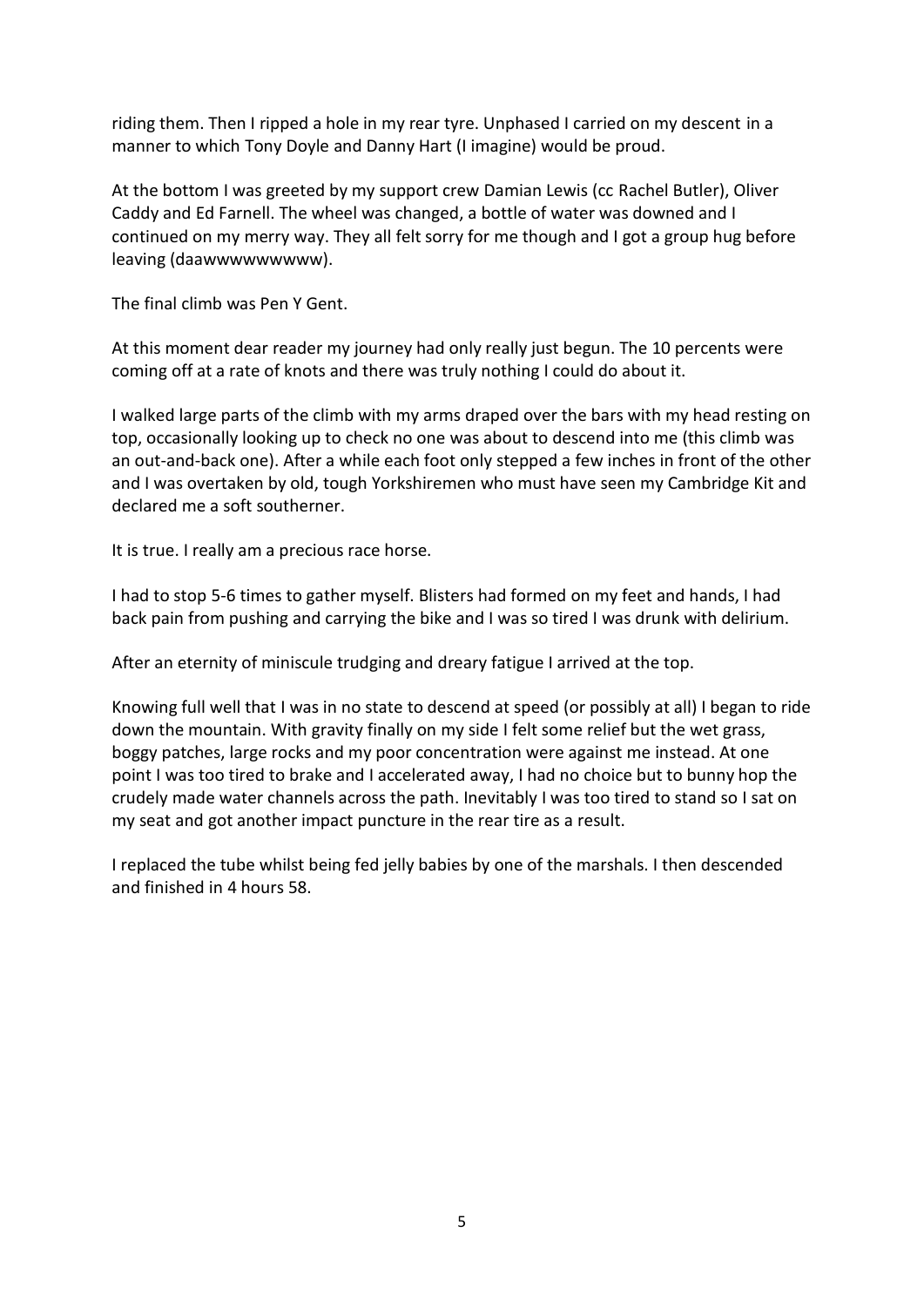

The End.

Also, massive, massive congratulations to Wes Ullrich who did an incredible 3:42, he is in the form of his life and deserving of massive kudos!

With special thanks to Ed, Damian and Oly and also my nutrition sponsor Dave Cartwright of Dave Cartwright Flapjacks Ltd, without whom I may not have gone 'sub 5'.

Cheers,

Dave Mclean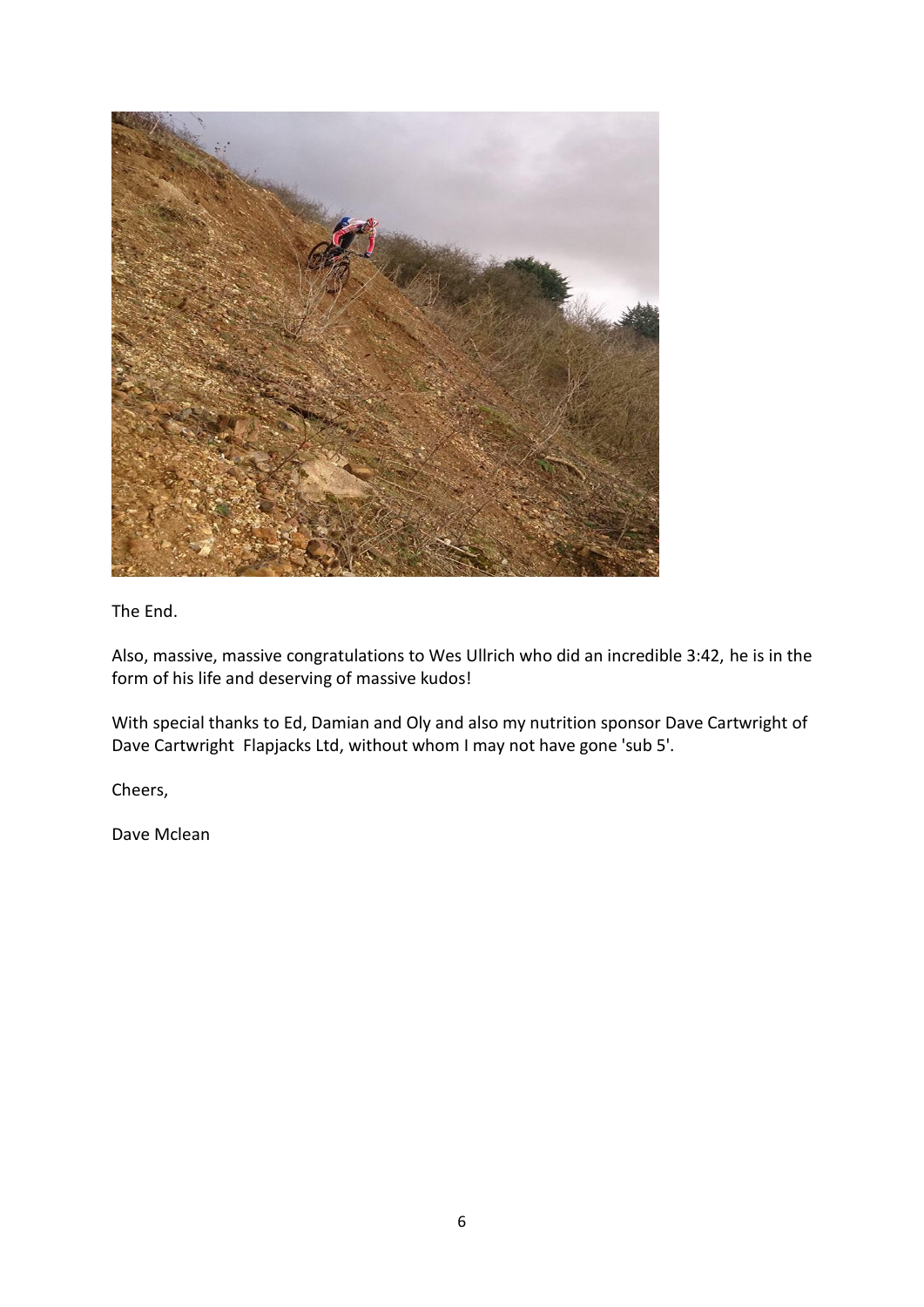#### **Interesting tour from last year**

Think Croatia, think sun-drenched Dalmatian coast, island hopping, sumptuous seafood and free-flowing wine. Okay, that's if you head to the coast, but go inland to the little-known Međimurje region an hour north of Zagreb and think smooth, traffic-free tarmac, undulating routes, regular gradient signs and, basically, a cyclist's paradise. The region has been injecting money into cycle tourism and it certainly shows. We based ourselves in



Štrigova, which lies just 2km from the Slovenian border, and about 15km from Hungary. In fact, on one of our rides we slipped over the border for coffee in Slovenia followed by lunch in Austria. Graz would also have been a flight option for us, with easy driving to Štrigova from both Zagreb and Graz airports.

The area offers something for riders of all abilities, with the mighty Mura valley running north of the region and the plain of the Drava valley to the south. And in between, you can clock up the altimeters to your heart's content. For much longer, climbs you can head south of Varaždin into the mountains north of Zagreb to tackle the Sljeme. As coffee drinking is practically a national pastime, opportunities for café stops abound. The coffee culture of the Austro-Hungarian Empire combined with Croatia's Italian neighbours means you're assured a great brew. The only thing we didn't find during our stay was postcards.



who've lived in the next village for the last five years, so we got lots of insider tips on places to eat and learned much more about Croatia than from any guide book. Although we'd hired a car from Zagreb airport, we could easily have managed without as there was an eatery, a bakery, four bars and three mini supermarkets within a five minute walk from

Our home for the ten days was Stay Osme [http://www.stayosme.com,](http://www.stayosme.com/) which has secure bike storage, a vineyard and superb views. It's run by Sally, Martin and family, originally from the UK, but